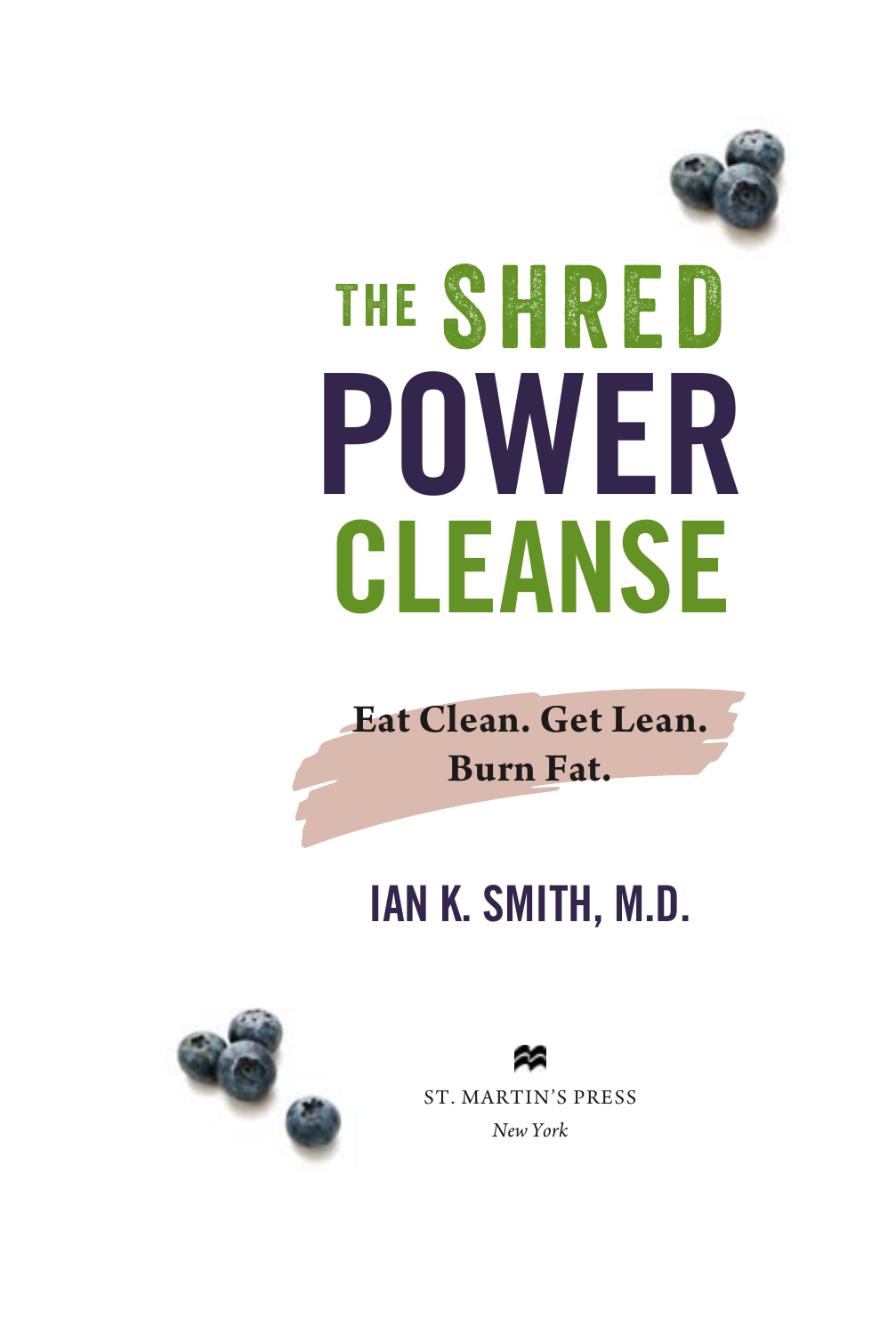| <b>What Went Well?</b><br><b>What Didn't Go Well?</b><br>What Did You Feel Throughout the Day Emotionally and Physically? |
|---------------------------------------------------------------------------------------------------------------------------|
|                                                                                                                           |
|                                                                                                                           |
|                                                                                                                           |
|                                                                                                                           |
|                                                                                                                           |
|                                                                                                                           |
|                                                                                                                           |
|                                                                                                                           |
|                                                                                                                           |
| <b>Goals You Met Today</b>                                                                                                |
|                                                                                                                           |
|                                                                                                                           |
| <b>Today's Inspiration</b>                                                                                                |
|                                                                                                                           |
|                                                                                                                           |
|                                                                                                                           |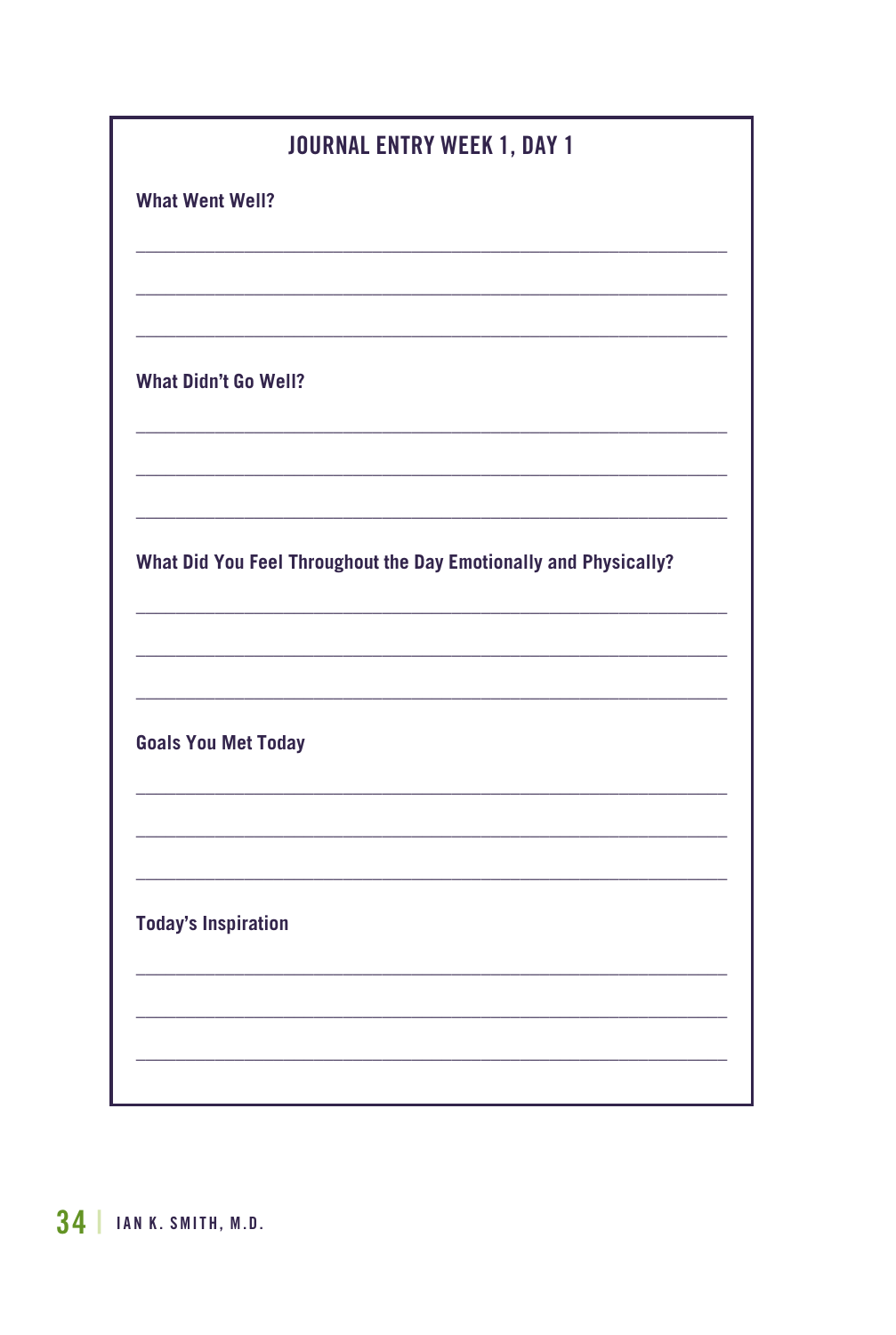|                             | <b>JOURNAL ENTRY WEEK 1, DAY 2</b>                               |
|-----------------------------|------------------------------------------------------------------|
| <b>What Went Well?</b>      |                                                                  |
|                             |                                                                  |
|                             |                                                                  |
|                             |                                                                  |
| <b>What Didn't Go Well?</b> |                                                                  |
|                             |                                                                  |
|                             |                                                                  |
|                             |                                                                  |
|                             | What Did You Feel Throughout the Day Emotionally and Physically? |
|                             |                                                                  |
|                             |                                                                  |
|                             |                                                                  |
| <b>Goals You Met Today</b>  |                                                                  |
|                             |                                                                  |
|                             |                                                                  |
|                             |                                                                  |
| <b>Today's Inspiration</b>  |                                                                  |
|                             |                                                                  |
|                             |                                                                  |
|                             |                                                                  |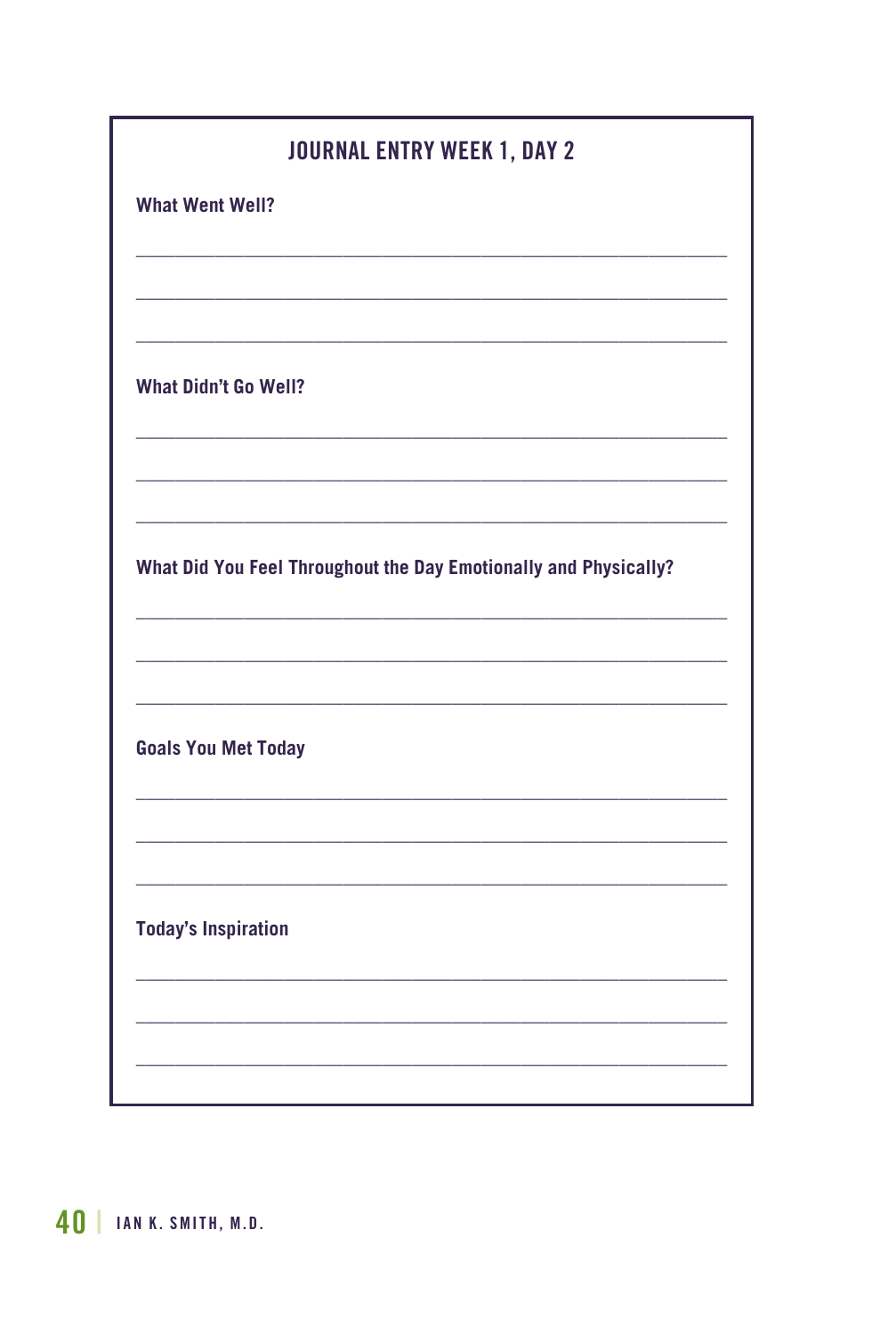| <b>JOURNAL ENTRY WEEK 1, DAY 3</b>                               |
|------------------------------------------------------------------|
| <b>What Went Well?</b>                                           |
|                                                                  |
|                                                                  |
| <b>What Didn't Go Well?</b>                                      |
|                                                                  |
|                                                                  |
| What Did You Feel Throughout the Day Emotionally and Physically? |
|                                                                  |
|                                                                  |
| <b>Goals You Met Today</b>                                       |
|                                                                  |
|                                                                  |
| <b>Today's Inspiration</b>                                       |
|                                                                  |
|                                                                  |
|                                                                  |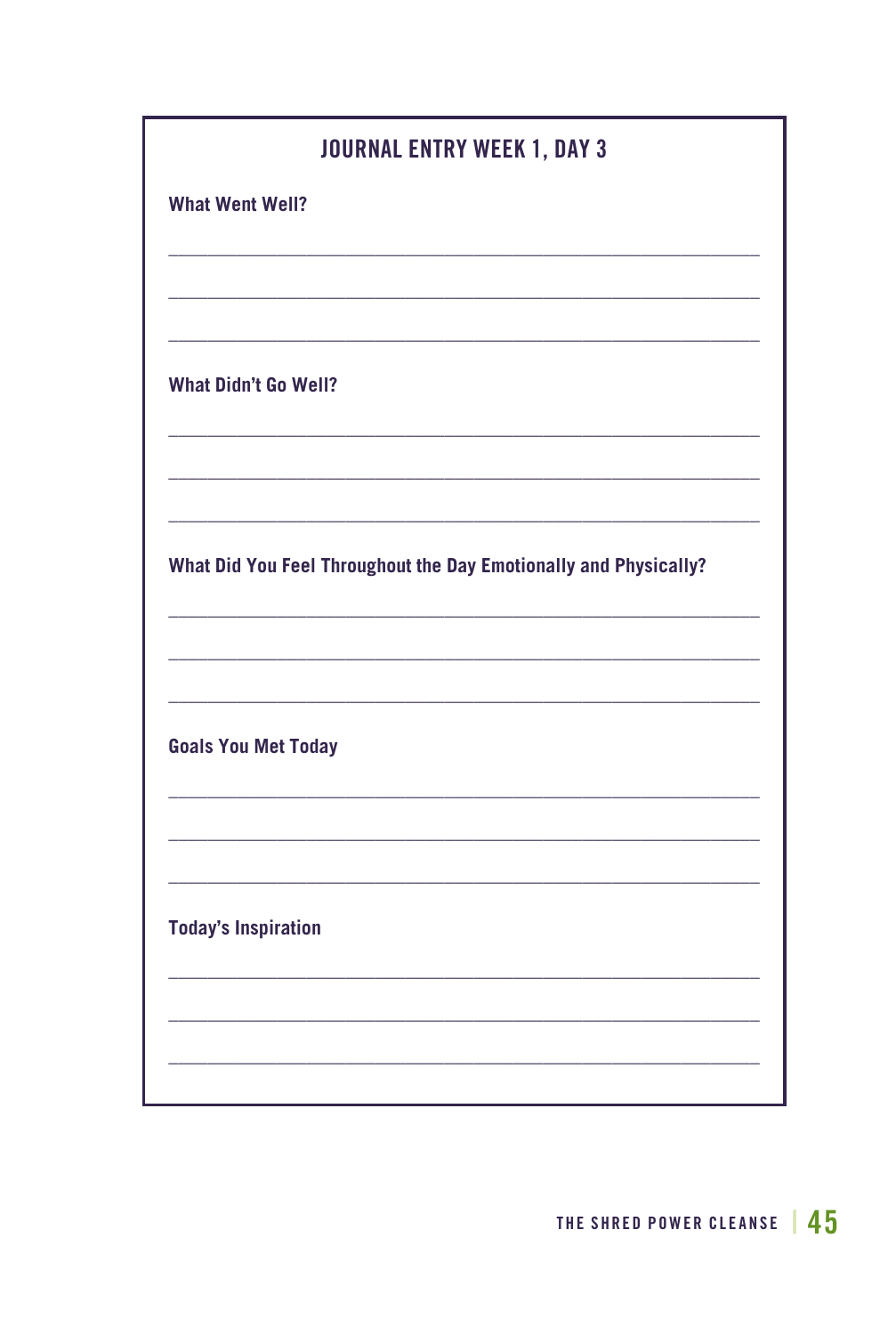| <b>JOURNAL ENTRY WEEK 1, DAY 4</b> |                                                                  |
|------------------------------------|------------------------------------------------------------------|
| <b>What Went Well?</b>             |                                                                  |
|                                    |                                                                  |
|                                    |                                                                  |
|                                    |                                                                  |
| <b>What Didn't Go Well?</b>        |                                                                  |
|                                    |                                                                  |
|                                    |                                                                  |
|                                    |                                                                  |
|                                    | What Did You Feel Throughout the Day Emotionally and Physically? |
|                                    |                                                                  |
|                                    |                                                                  |
|                                    |                                                                  |
| <b>Goals You Met Today</b>         |                                                                  |
|                                    |                                                                  |
|                                    |                                                                  |
|                                    |                                                                  |
| <b>Today's Inspiration</b>         |                                                                  |
|                                    |                                                                  |
|                                    |                                                                  |
|                                    |                                                                  |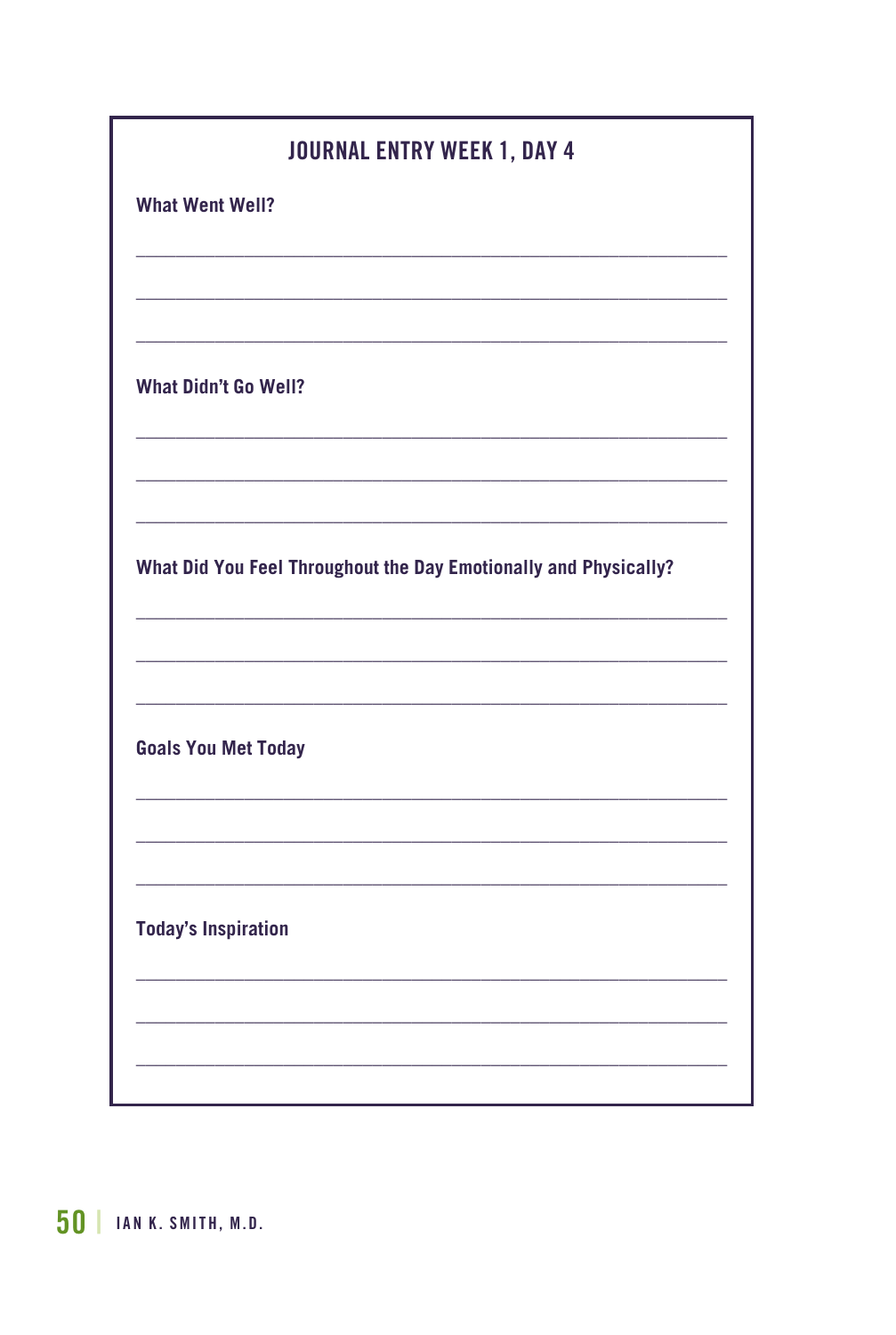|                             | <b>JOURNAL ENTRY WEEK 1, DAY 5</b>                               |  |
|-----------------------------|------------------------------------------------------------------|--|
| <b>What Went Well?</b>      |                                                                  |  |
|                             |                                                                  |  |
|                             |                                                                  |  |
|                             |                                                                  |  |
| <b>What Didn't Go Well?</b> |                                                                  |  |
|                             |                                                                  |  |
|                             |                                                                  |  |
|                             |                                                                  |  |
|                             | What Did You Feel Throughout the Day Emotionally and Physically? |  |
|                             |                                                                  |  |
|                             |                                                                  |  |
|                             |                                                                  |  |
| <b>Goals You Met Today</b>  |                                                                  |  |
|                             |                                                                  |  |
|                             |                                                                  |  |
|                             |                                                                  |  |
| <b>Today's Inspiration</b>  |                                                                  |  |
|                             |                                                                  |  |
|                             |                                                                  |  |
|                             |                                                                  |  |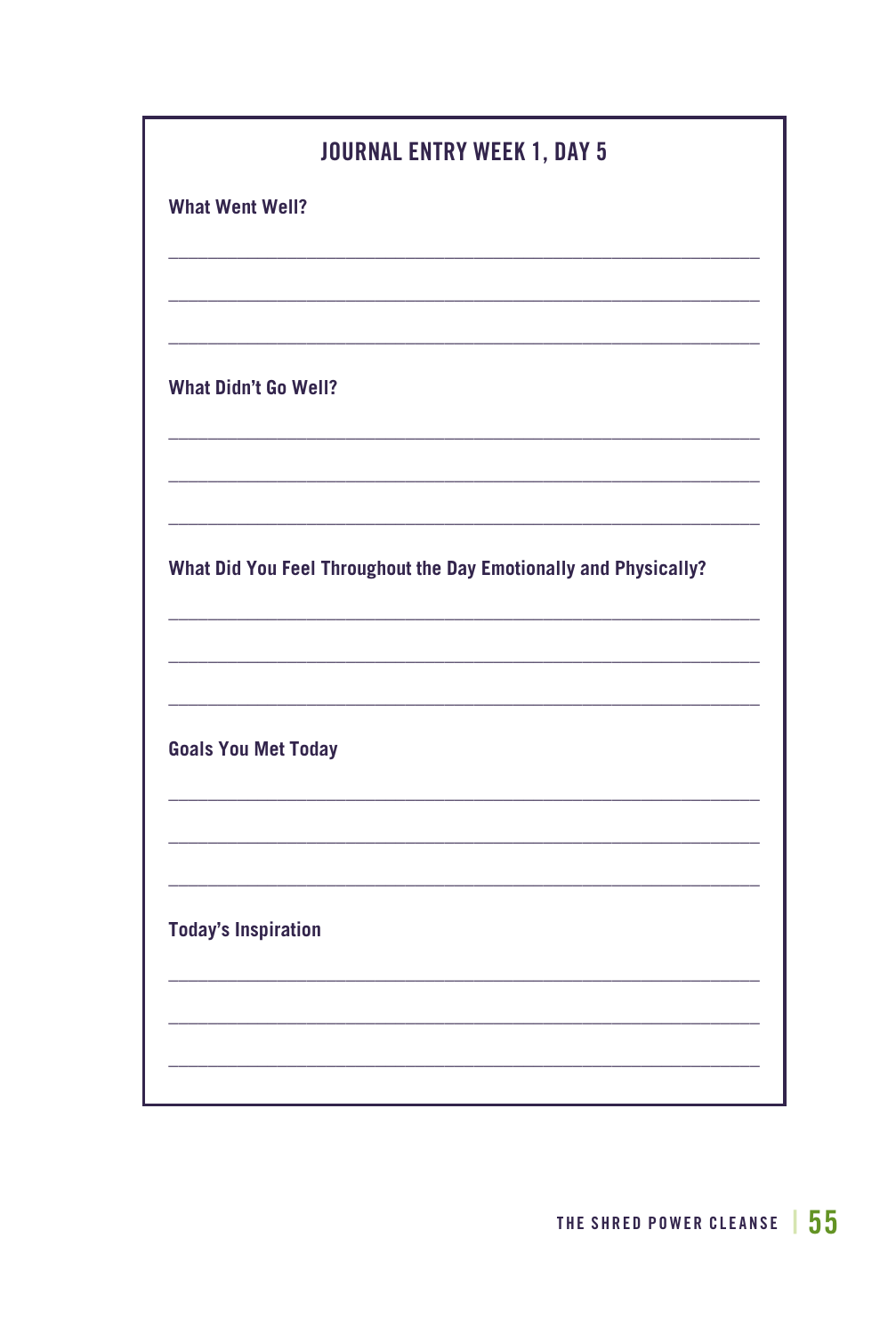| <b>JOURNAL ENTRY WEEK 1, DAY 6</b><br><b>What Went Well?</b> |                                                                  |
|--------------------------------------------------------------|------------------------------------------------------------------|
|                                                              |                                                                  |
|                                                              |                                                                  |
|                                                              |                                                                  |
| <b>What Didn't Go Well?</b>                                  |                                                                  |
|                                                              |                                                                  |
|                                                              |                                                                  |
|                                                              | What Did You Feel Throughout the Day Emotionally and Physically? |
|                                                              |                                                                  |
|                                                              |                                                                  |
|                                                              |                                                                  |
| <b>Goals You Met Today</b>                                   |                                                                  |
|                                                              |                                                                  |
|                                                              |                                                                  |
|                                                              |                                                                  |
| <b>Today's Inspiration</b>                                   |                                                                  |
|                                                              |                                                                  |
|                                                              |                                                                  |
|                                                              |                                                                  |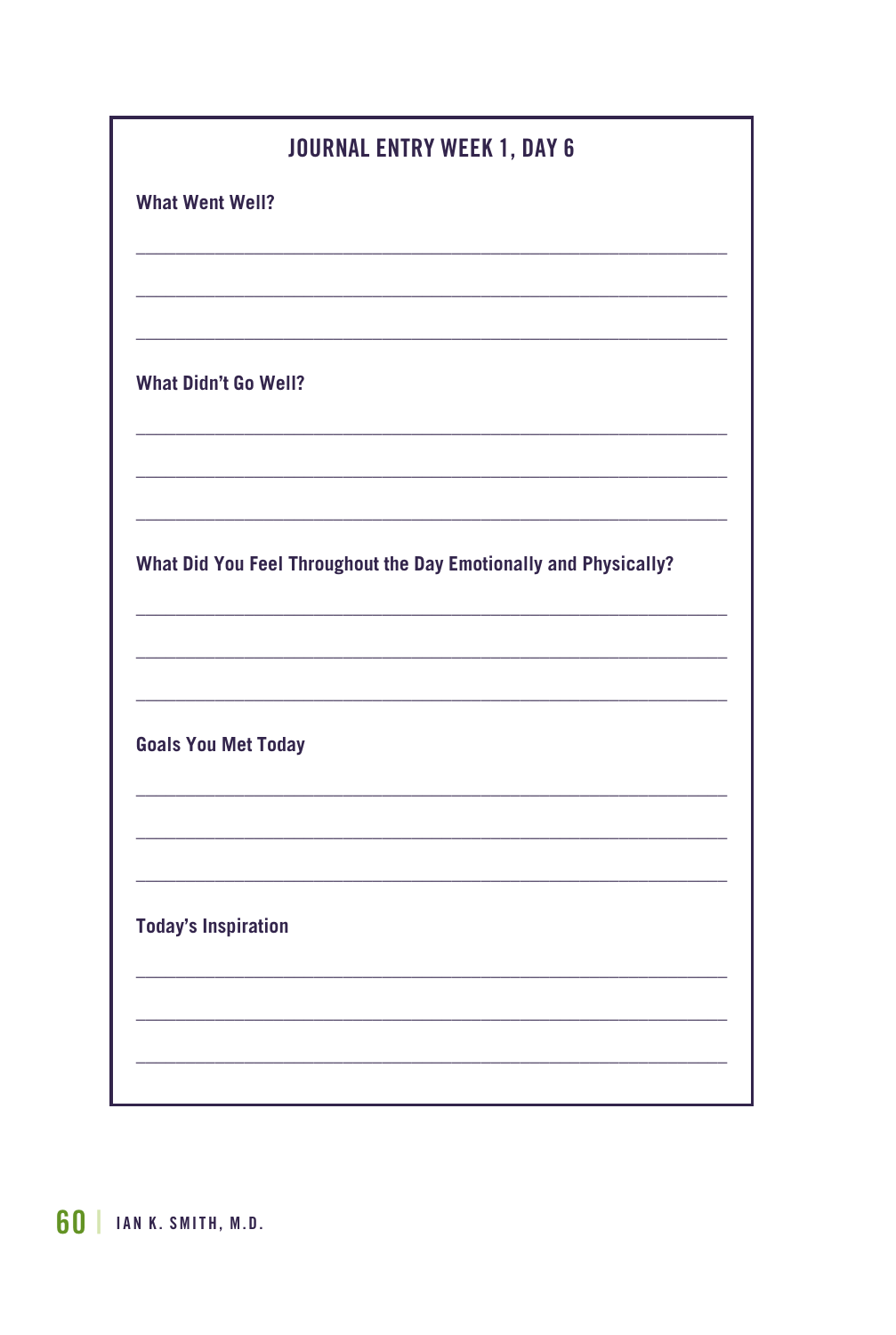| <b>JOURNAL ENTRY WEEK 1, DAY 7</b>                               |
|------------------------------------------------------------------|
| <b>What Went Well?</b>                                           |
|                                                                  |
|                                                                  |
|                                                                  |
| <b>What Didn't Go Well?</b>                                      |
|                                                                  |
|                                                                  |
|                                                                  |
| What Did You Feel Throughout the Day Emotionally and Physically? |
|                                                                  |
|                                                                  |
|                                                                  |
| <b>Goals You Met Today</b>                                       |
|                                                                  |
|                                                                  |
| <b>Today's Inspiration</b>                                       |
|                                                                  |
|                                                                  |
|                                                                  |
|                                                                  |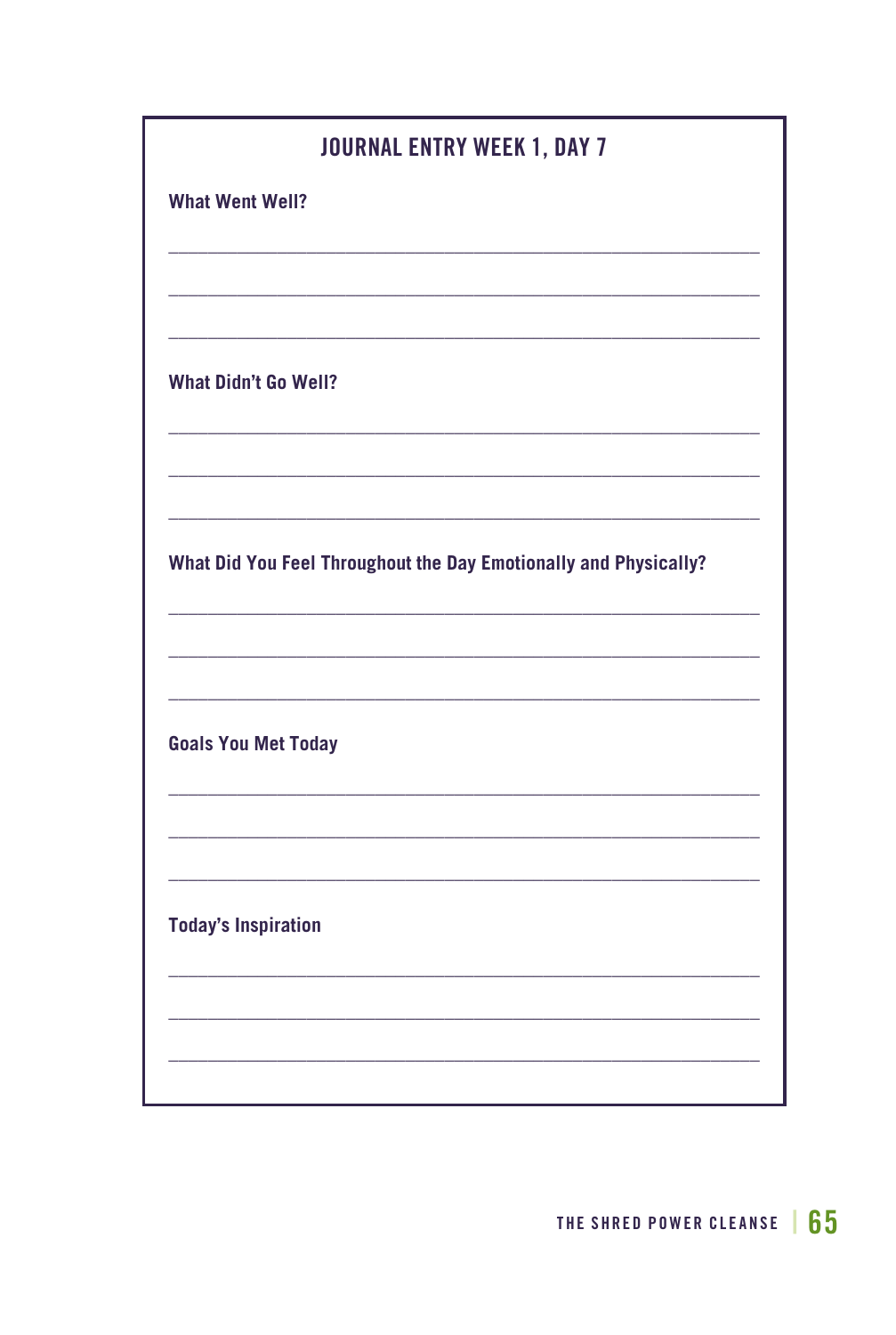|                             | <b>JOURNAL ENTRY WEEK 2, DAY 1</b>                               |
|-----------------------------|------------------------------------------------------------------|
| <b>What Went Well?</b>      |                                                                  |
|                             |                                                                  |
|                             |                                                                  |
|                             |                                                                  |
| <b>What Didn't Go Well?</b> |                                                                  |
|                             |                                                                  |
|                             |                                                                  |
|                             |                                                                  |
|                             | What Did You Feel Throughout the Day Emotionally and Physically? |
|                             |                                                                  |
|                             |                                                                  |
|                             |                                                                  |
| <b>Goals You Met Today</b>  |                                                                  |
|                             |                                                                  |
|                             |                                                                  |
|                             |                                                                  |
| <b>Today's Inspiration</b>  |                                                                  |
|                             |                                                                  |
|                             |                                                                  |
|                             |                                                                  |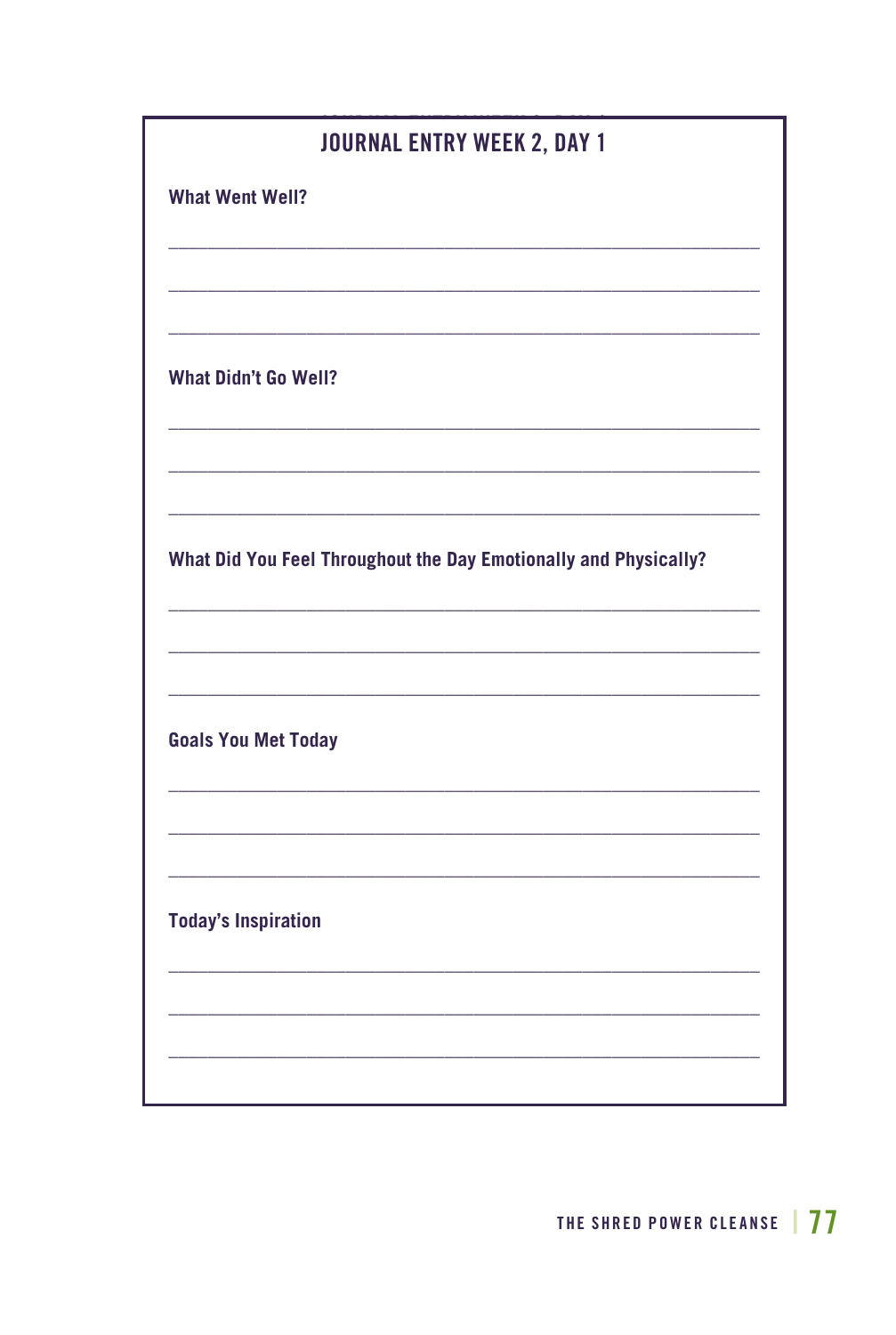|                             | <b>JOURNAL ENTRY WEEK 2, DAY 2</b>                               |
|-----------------------------|------------------------------------------------------------------|
| <b>What Went Well?</b>      |                                                                  |
|                             |                                                                  |
|                             |                                                                  |
|                             |                                                                  |
| <b>What Didn't Go Well?</b> |                                                                  |
|                             |                                                                  |
|                             |                                                                  |
|                             |                                                                  |
|                             | What Did You Feel Throughout the Day Emotionally and Physically? |
|                             |                                                                  |
|                             |                                                                  |
| <b>Goals You Met Today</b>  |                                                                  |
|                             |                                                                  |
|                             |                                                                  |
|                             |                                                                  |
|                             |                                                                  |
| <b>Today's Inspiration</b>  |                                                                  |
|                             |                                                                  |
|                             |                                                                  |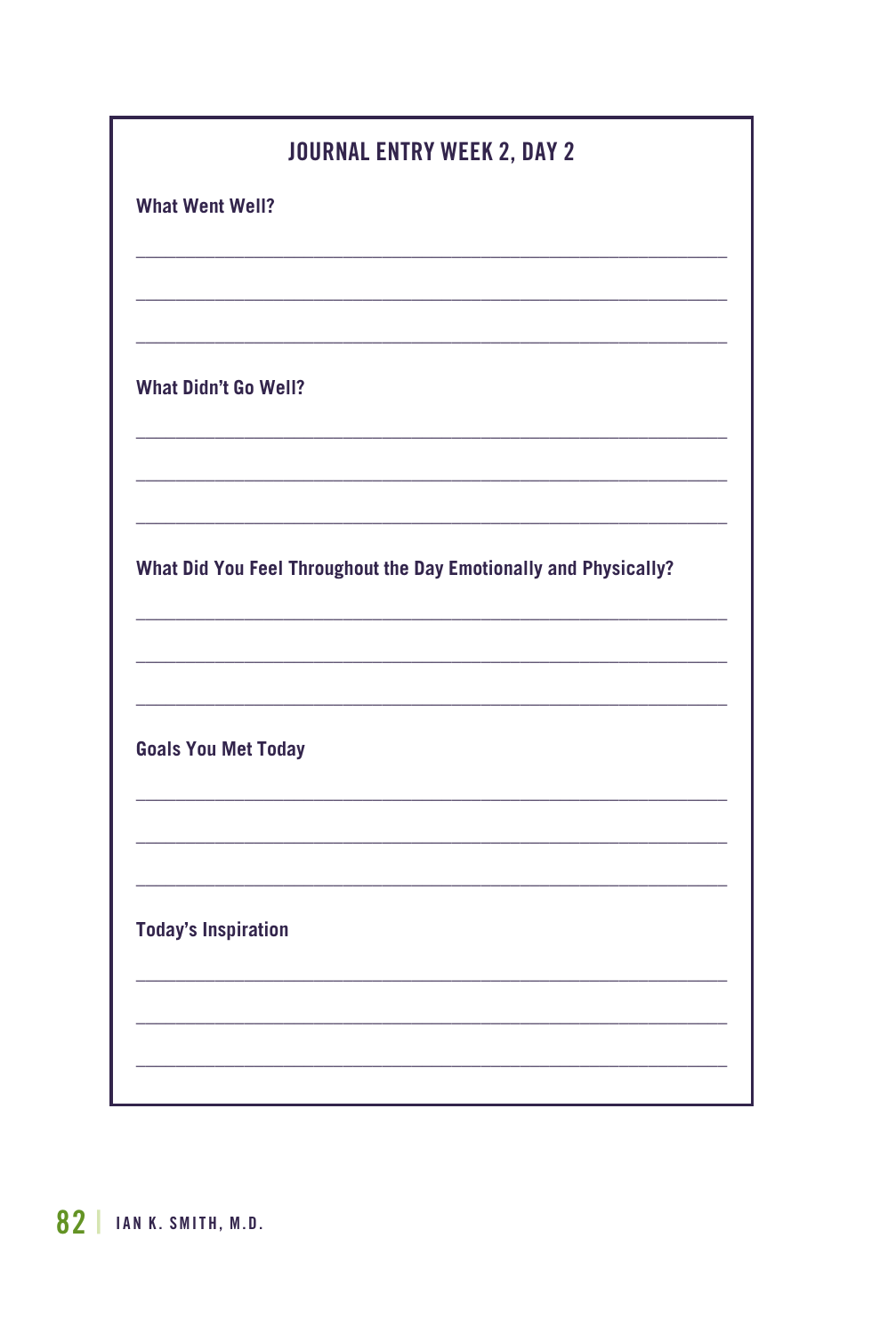| <b>JOURNAL ENTRY WEEK 2, DAY 3</b>                               |
|------------------------------------------------------------------|
| <b>What Went Well?</b>                                           |
|                                                                  |
| <b>What Didn't Go Well?</b>                                      |
|                                                                  |
|                                                                  |
|                                                                  |
| What Did You Feel Throughout the Day Emotionally and Physically? |
|                                                                  |
|                                                                  |
| <b>Goals You Met Today</b>                                       |
|                                                                  |
|                                                                  |
|                                                                  |
| <b>Today's Inspiration</b>                                       |
|                                                                  |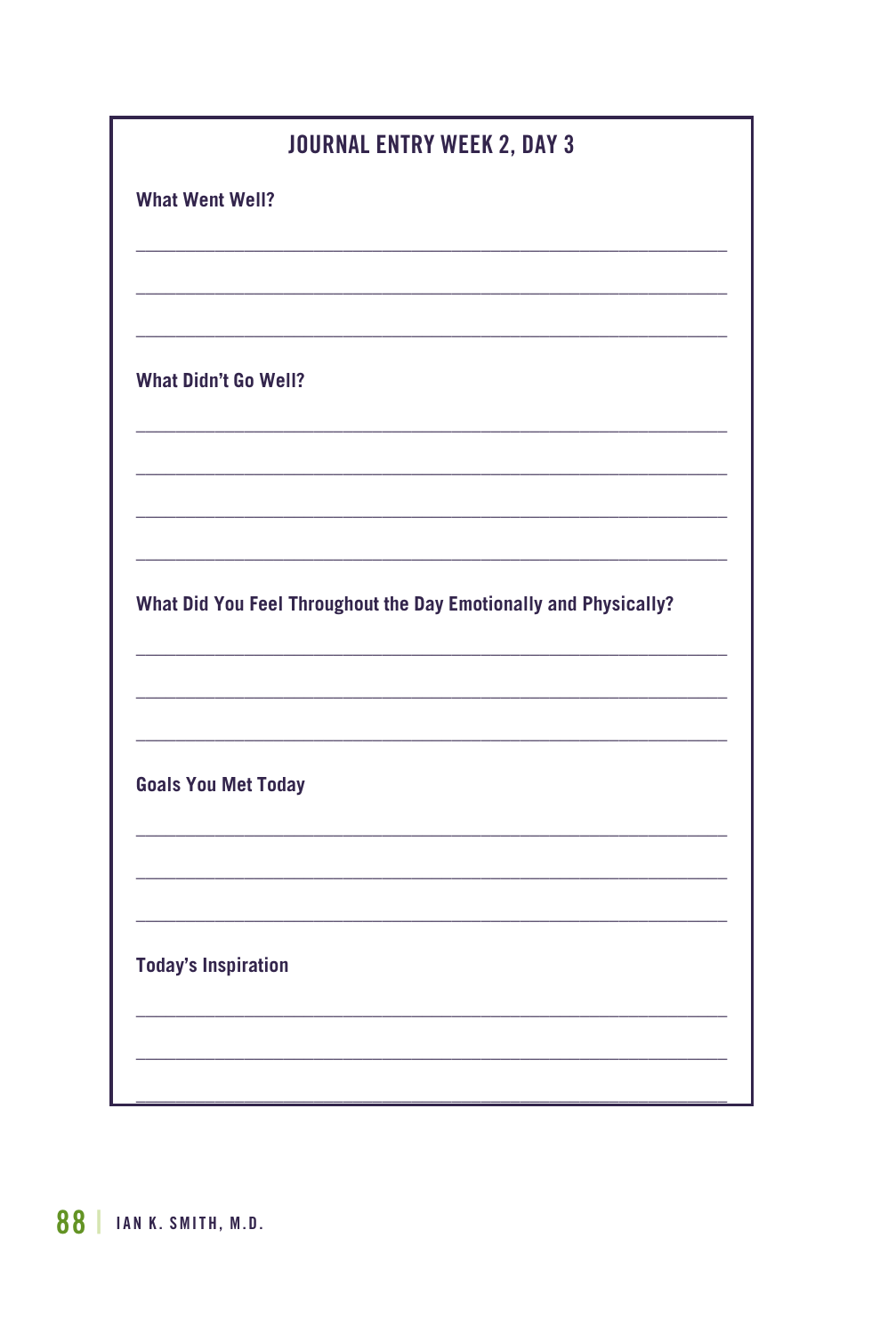| <b>JOURNAL ENTRY WEEK 2, DAY 4</b>                               |  |
|------------------------------------------------------------------|--|
| <b>What Went Well?</b>                                           |  |
|                                                                  |  |
|                                                                  |  |
| <b>What Didn't Go Well?</b>                                      |  |
|                                                                  |  |
|                                                                  |  |
| What Did You Feel Throughout the Day Emotionally and Physically? |  |
|                                                                  |  |
|                                                                  |  |
| <b>Goals You Met Today</b>                                       |  |
|                                                                  |  |
|                                                                  |  |
| <b>Today's Inspiration</b>                                       |  |
|                                                                  |  |
|                                                                  |  |
|                                                                  |  |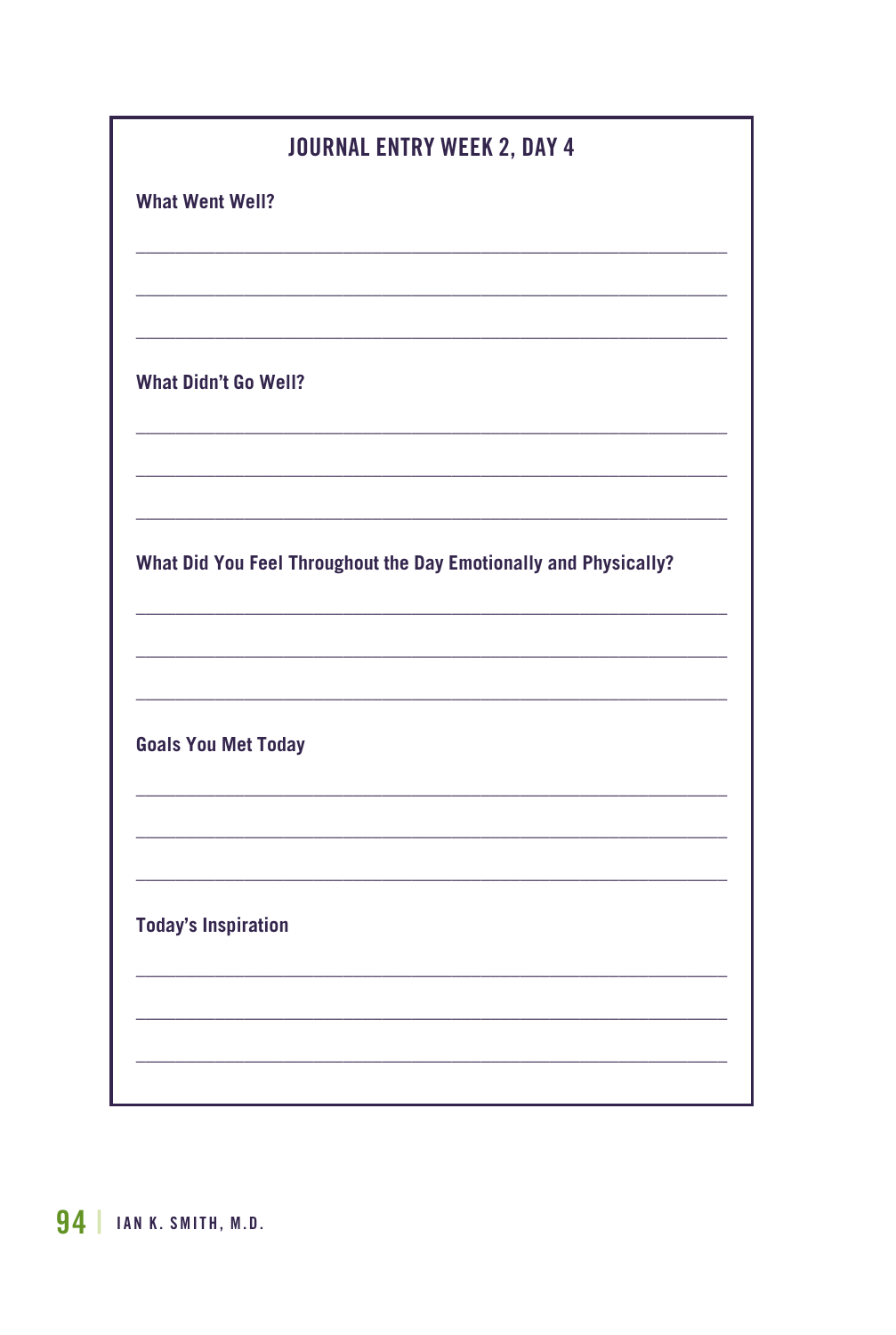|                             | <b>JOURNAL ENTRY WEEK 2, DAY 5</b>                               |
|-----------------------------|------------------------------------------------------------------|
| <b>What Went Well?</b>      |                                                                  |
|                             |                                                                  |
|                             |                                                                  |
|                             |                                                                  |
| <b>What Didn't Go Well?</b> |                                                                  |
|                             |                                                                  |
|                             |                                                                  |
|                             |                                                                  |
|                             | What Did You Feel Throughout the Day Emotionally and Physically? |
|                             |                                                                  |
|                             |                                                                  |
|                             |                                                                  |
| <b>Goals You Met Today</b>  |                                                                  |
|                             |                                                                  |
|                             |                                                                  |
|                             |                                                                  |
| <b>Today's Inspiration</b>  |                                                                  |
|                             |                                                                  |
|                             |                                                                  |
|                             |                                                                  |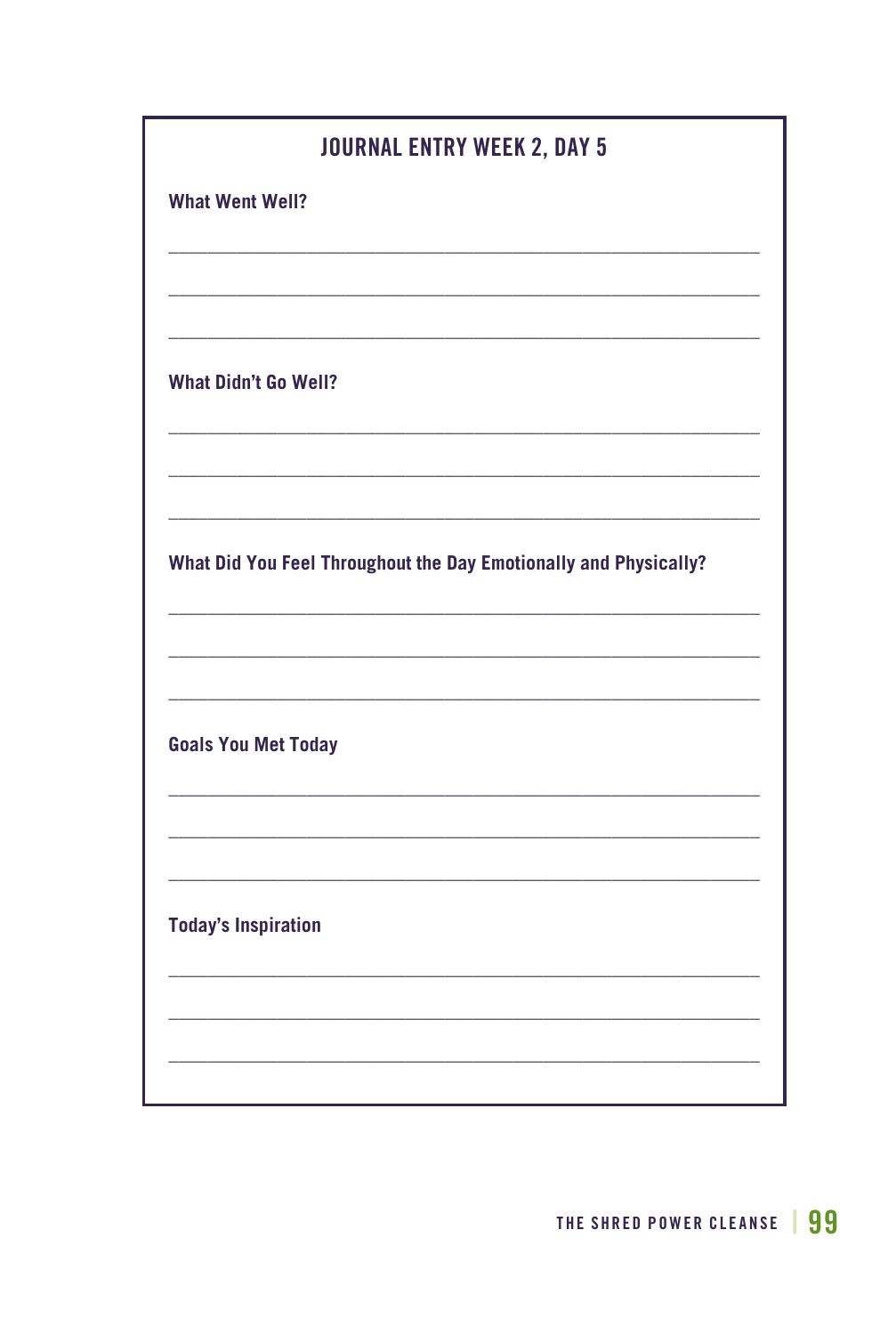| <b>JOURNAL ENTRY WEEK 2, DAY 6</b>                               |
|------------------------------------------------------------------|
| <b>What Went Well?</b>                                           |
|                                                                  |
|                                                                  |
| <b>What Didn't Go Well?</b>                                      |
|                                                                  |
|                                                                  |
| What Did You Feel Throughout the Day Emotionally and Physically? |
|                                                                  |
|                                                                  |
| <b>Goals You Met Today</b>                                       |
|                                                                  |
|                                                                  |
| <b>Today's Inspiration</b>                                       |
|                                                                  |
|                                                                  |
|                                                                  |